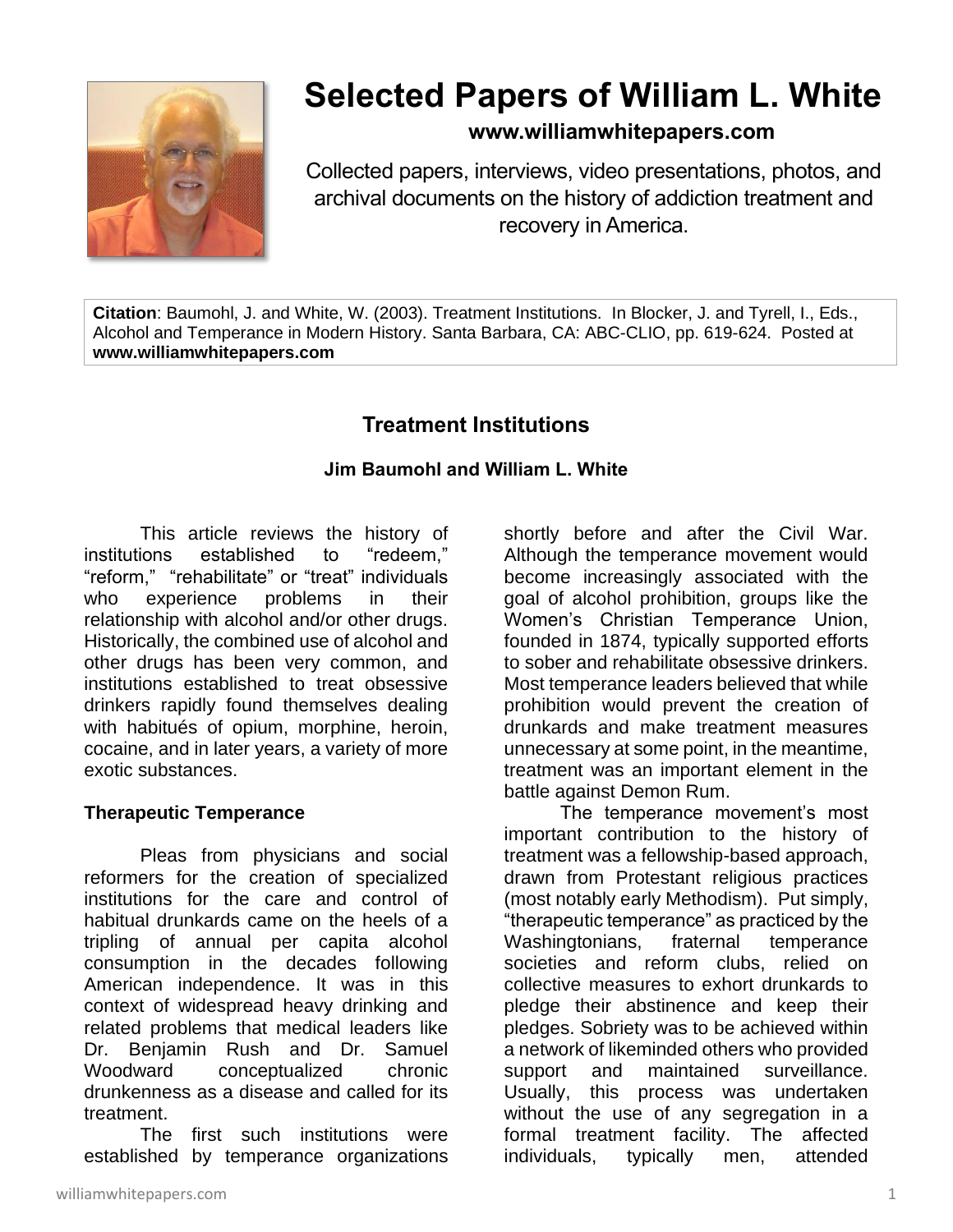temperance meetings and other "elevating" activities held in local temperance halls and tried to limit their social partners to others pledged to abstinence. Visiting committees looked in on recovering people and their families. However, some temperance groups established formal residences for recovering people. Often, these were called "homes" to convey their simultaneously supportive and controlling character.

The first "inebriate homes" based on these principles were established in Boston (1857), San Francisco (1859), and Chicago (1863), with many others following their lead. These homes shared several important characteristics: Their residents were present on a legally voluntary basis rather than treated by force of law; they were private organizations (although some received public funds); they employed recovering people as staff; they were relatively small, housing fewer than fifty residents at a time; and they were located in cities so that family, friends, and the members of temperance fellowships would be available to each resident. Finally, they relied on a very short term of residence, usually just long enough for residents to get through withdrawal symptoms and be restored to reasonable health. The real work of achieving sobriety was to be accomplished in fellowship outside of the institution.

It is impossible to know how effectively such institutions and their related fellowships restored alcoholics to sobriety. For every testimonial to their success there is a condemnation of their methods. The homes' critics focused mainly on the voluntary nature of the treatment and its short duration. They developed an alternate view of treatment derived from institutions for the treatment of people with mental illness. In time, the asylum model prevailed, but inebriate homes never disappeared entirely. Though transformed in significant ways, the philosophy of therapeutic temperance remains influential, as we discuss further on in this entry.

### **Nineteenth-Century Inebriate Asylums**

In some part, the conflict between the supporters and critics of inebriate homes was about understandings of human nature. While many supporters of inebriate homes were physicians, and while most used the language of disease to characterize habitual drunkenness, they emphatically denied that inebriety could be reduced to an involuntary state created by changes in the brain or nervous system. Their logic was religious: Human beings had immortal souls that represented the spirit of God; thus, habitual drunkards had a residual self-control that could never be entirely extinguished. While treating the physiological symptoms of inebriety, the homes' methods spoke to matters of human purpose and community in ways that were often frankly spiritual.

Their critics tended to be younger, trained more rigorously in scientific medicine, and enormously influenced by the neurological research emerging from Europe. They took a decidedly material approach to inebriety: It was a disease of the brain and nervous system, often incurable, and always requiring lengthy treatment in settings distinctly segregated from insalubrious influences, including those of friends and family. Asylum enthusiasts had little regard for the methods of therapeutic temperance, and to achieve treatment of the sort they admired, they turned to the model of the insane asylum.

Important reasons quite apart from therapeutic ideology inclined these men to admire the asylum. In the late  $19<sup>th</sup>$  century, public insane asylums – or mental hospitals as they would begin to be called early in the  $20<sup>th</sup>$  century – represented the single largest annual expenditure of American states. They were grand, castellated affairs and their superintendents were men of great professional and political power. The Association of Medical Superintendents of American Institutions for the Insane (AMSAII), the forerunner of the American Psychiatric Association, was the model for any professional group seeking power and influence. The promoters of inebriate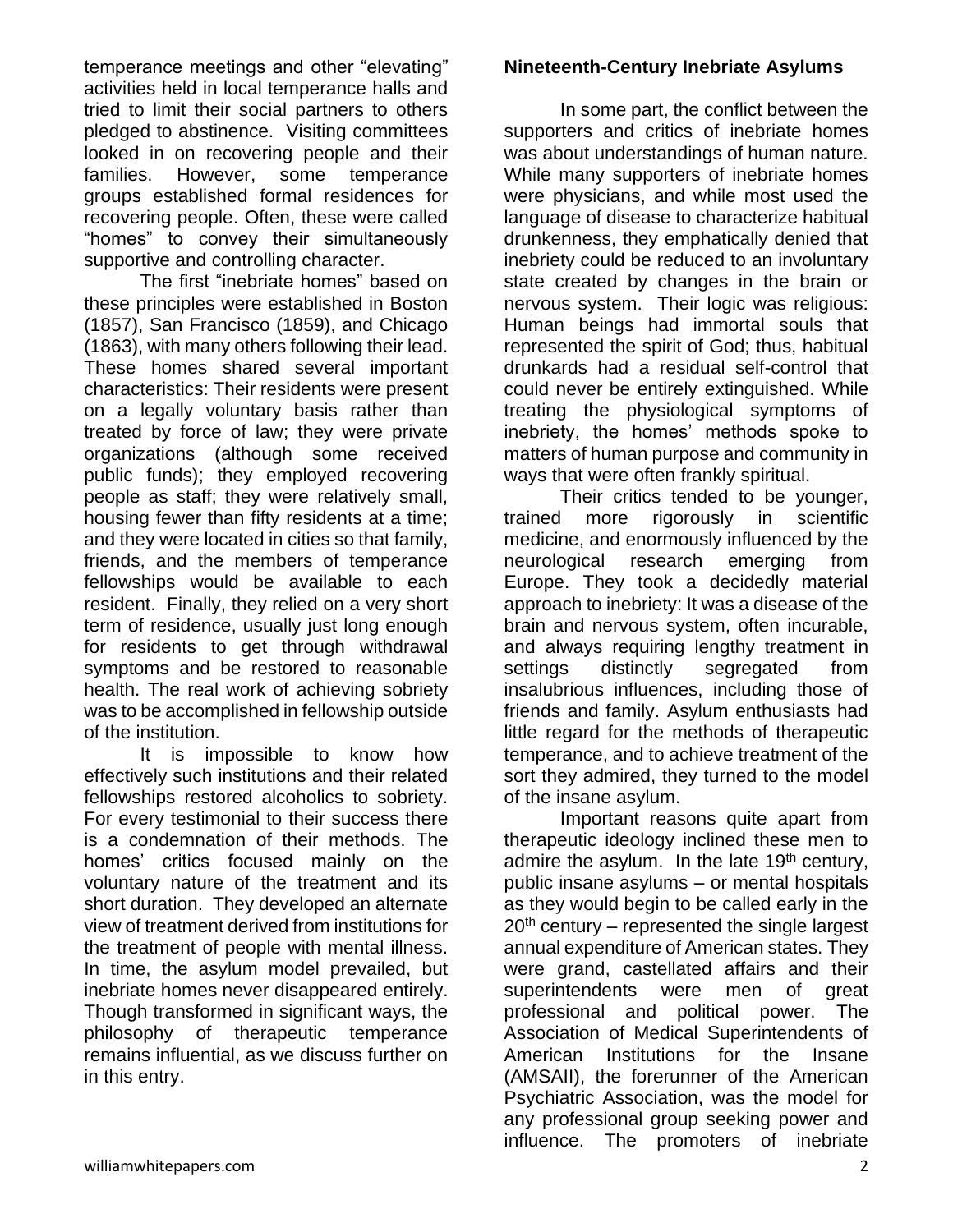asylums were attempting to create a new medical specialty and the AMSAII's success was not lost on them. A specialty needed an institutional base. The American Association for the Cure of Inebriates (AACI) was formed in 1870 to do for medical specialists in inebriety what AMSAII had done for "alienists," physicians now known as psychiatrists.

In addition to the prestige and power associated with the control of public institutions, the inebriety doctors sought financial stability. The cyclical depressions that followed the Civil War caused many inebriate homes to fold, especially those that depended on payments from patients. Early in its career, the AACI took up the cause of creating public inebriate asylums on substantially the same political and financial footing as asylums for the insane.

The asylum model offered another advantage that was both therapeutic and political: The force of legal commitment could be brought to bear most easily on the patients of public institutions designed to provide some measure of secure custody. Legal commitment would permit the lengthy detention of patients, thus allowing the AACI to portray the inebriate asylum as a potential solution to the endemic homelessness of the late 19<sup>th</sup> and early  $20<sup>th</sup>$  centuries. Just as the insane asylum had to some extent allowed local poorhouses to transfer the care of the insane to state institutions, inebriate asylum promoters envisioned a similar transfer of tramps and habitual drunkards who turned up in local police courts over and over again. Indeed, as the inebriate asylum idea was elaborated over time, it became two institutions in one: A treatment facility for "recent and hopeful cases," as the asylum rhetoric often put it, and a custodial facility for the castoffs of poorhouses and jails.

williamwhitepapers.com 3 The strategy failed. Very few public inebriate asylums were ever opened, and even the best run and most long-lived example, in Foxborough, Massachusetts, closed with the advent of Prohibition after only twenty-seven years (1893-1920). Ironically, the seed of the public inebriate asylum movement's failure was contained in

its therapeutic approach. While the methods of therapeutic temperance were derided as sentimental and unscientific in an era increasingly enamored of hard-headedness, therapeutic temperance at least had methods appropriate to its philosophy. The asylum approach, on the other hand, had no therapeutic methods consistent with its claims about the nature of inebriety. Simple custody, healthy diet, exercise, the routine of institutional work – these were not medical interventions. Moreover, such methods were the stock in trade of a variety of institutions that managed inebriates at far less cost. In the end, the inebriate asylum was perceived in most jurisdictions as a costly and redundant enterprise. In Toronto, Ontario, the only North American jurisdiction in which public support for an inebriate asylum was put to a vote (in 1889), it failed in every ward, usually by a wide margin.

Other responses to the treatment of inebriety in the nineteenth century included private, for profit addiction cure institutes, bottled home cures offered by the same patent medicine industry that was distributing alcohol-, morphine- and cocainelaced patent medicines, and religiouslyoriented urban rescue missions and rural inebriate colonies. The most culturally visible and controversial of the nineteenth-century treatments promised brief, low-cost treatment usually involving some medicinal specific that was promised to destroy all craving for one's pet poison. Most of these cures bore the names of their founding entrepreneurs: Keeley, Neal, Gatlin, Key, and Oppenheimer, among the most prominent.

#### **The Influence of the Mental Hygiene Movement**

In 1875 the AMSAII grudgingly approved the creation of public inebriate asylums. The superintendents were reluctant to create political competitors, but this was outweighed by their intense desire to rid their institutions of patients whom they bluntly characterized as "nuisances." Indeed, by the 1870s many well-established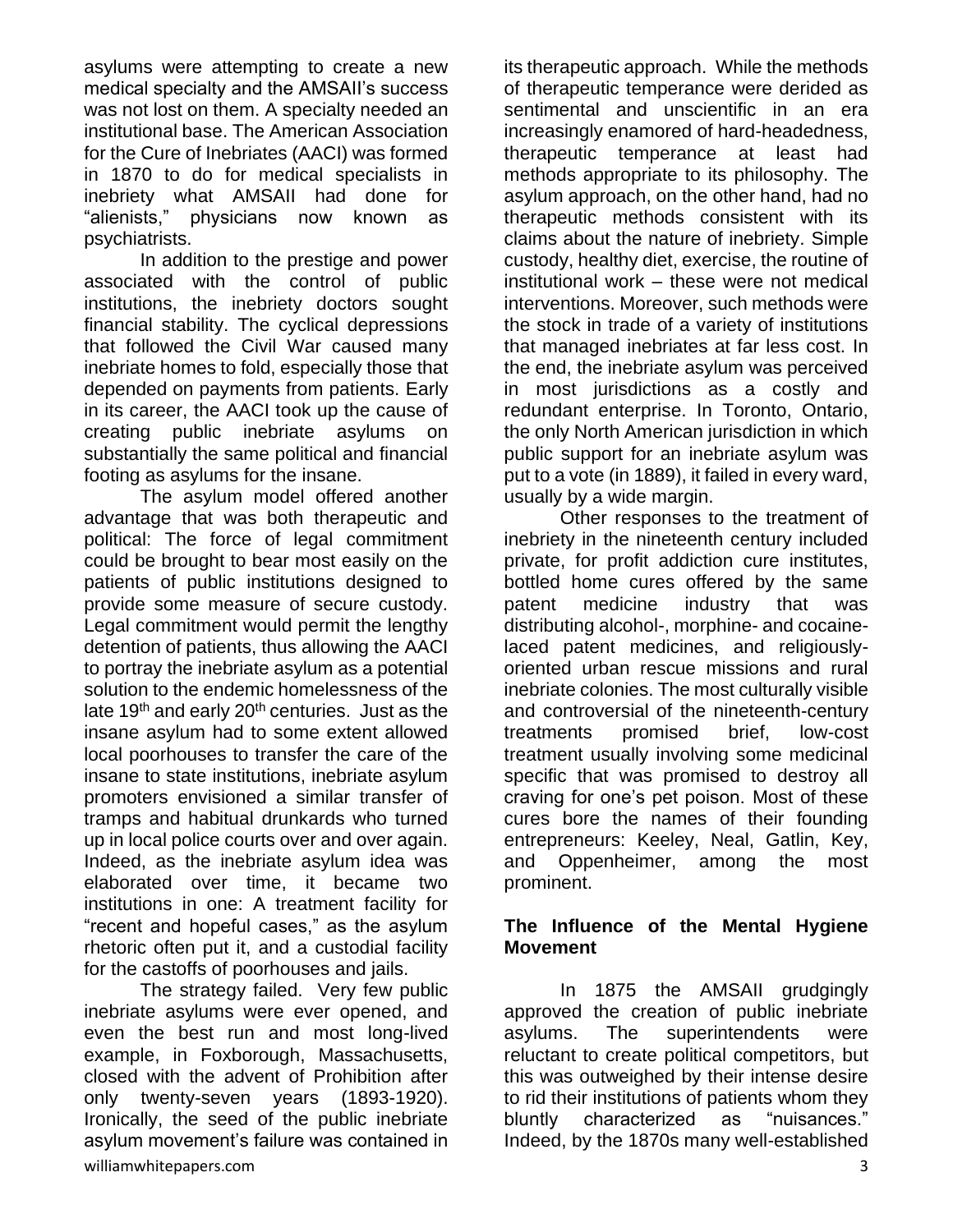private mental hospitals had banned the admission of inebriates. Others hoped for the day when their finances would permit them to do the same. But as the years went by and few inebriate asylums materialized, state hospitals remained the principal sites of public treatment. In large states with several hospitals, it was common for one to be designated mainly for inebriates. From the superintendents' point of view, this concentrated the evil in one location.

In the decade before World War I, however, what we now call "deinstitutionalization" began to take hold in several states under the influence of what is customarily called the mental hygiene movement. Mental hospitals were scandalously crowded and their therapeutic intent had been, in most places, reduced to professional pieties. Involuntary commitment resulted in many infamous abuses of civil liberties. At the same time, office practice had become a more common method among psychiatrists and neurologists, who devoted themselves increasingly to the treatment of mental distress that fell short of psychosis. In this context, the treatment of what was by now frequently called "alcoholism" was recast, particularly if the patient was employed or had a family to support. In Massachusetts, the Foxborough State Hospital was reorganized in 1908 to emphasize brief, voluntary inpatient treatment combined with systematic aftercare in local outpatient clinics. Here, the older methods of therapeutic temperance were reworked in the service of building a coherent system for the treatment of inebriates that linked hospitals and community care. Although the "deinstitutionalization" of inebriates would not occur until the 1960s and 1970s, the methods employed by Foxborough during its last decade were a striking anticipation of treatment as it developed after World War II as the result of community psychiatry and the rapid growth of Alcoholics Anonymous.

#### **Early and Mid-Twentieth Century Treatment**

The number of inebriate homes, inebriate asylums and private addiction cure institutes diminished dramatically during the first two decades of the twentieth century as America sought to resolve problems related to alcohol and other drug use mainly by prohibiting or aggressively controlling the manufacture and distribution of these drugs.

Four different types of institutions filled the continuing need for treatment: 1) outpatient clinics that utilized recovered alcoholics as lay psychotherapists, 2) private sanatoria and hospitals, such as the Towns Hospital in New York City that provided discrete detoxification for the affluent, 3) public hospitals that treated narcotic addiction (Riverside Hospital in New York City), and 4) outpatient narcotic maintenance clinics, most of which operated only briefly between 1919 and 1924. The brunt of care for the impoverished inebriate fell upon the large public hospitals, the "drunk tanks" of city jails, county work farms – many of which functioned as inebriate colonies -- and state psychiatric hospitals.

Beyond private hospitals and sanatoria, there was very little specialized institutional treatment for alcohol and drug addiction during the 1920s and early 1930s. Only California funded a specialized facility (the State Narcotic Hospital at Spadra, 1929- 1941) for the treatment of narcotic addiction, and few state-funded alcoholism treatment units existed. This began to change in 1935, with the opening of the first of two U.S. Public Health Hospitals for the treatment of narcotic addiction and the founding of Alcoholics Anonymous (A.A.).

Through much of the 1930s and 1940s, the only addiction treatment facilities were these federal hospitals in Lexington, Kentucky and Forth Worth, Texas. During this period a growing number of hospitals did begin to collaborate with A.A. The first were Rockland State Hospital, a psychiatric facility in Orangeburg, New York, and Blythewood Sanitarium in Greenwich, Connecticut. To detoxify and stabilize the large number of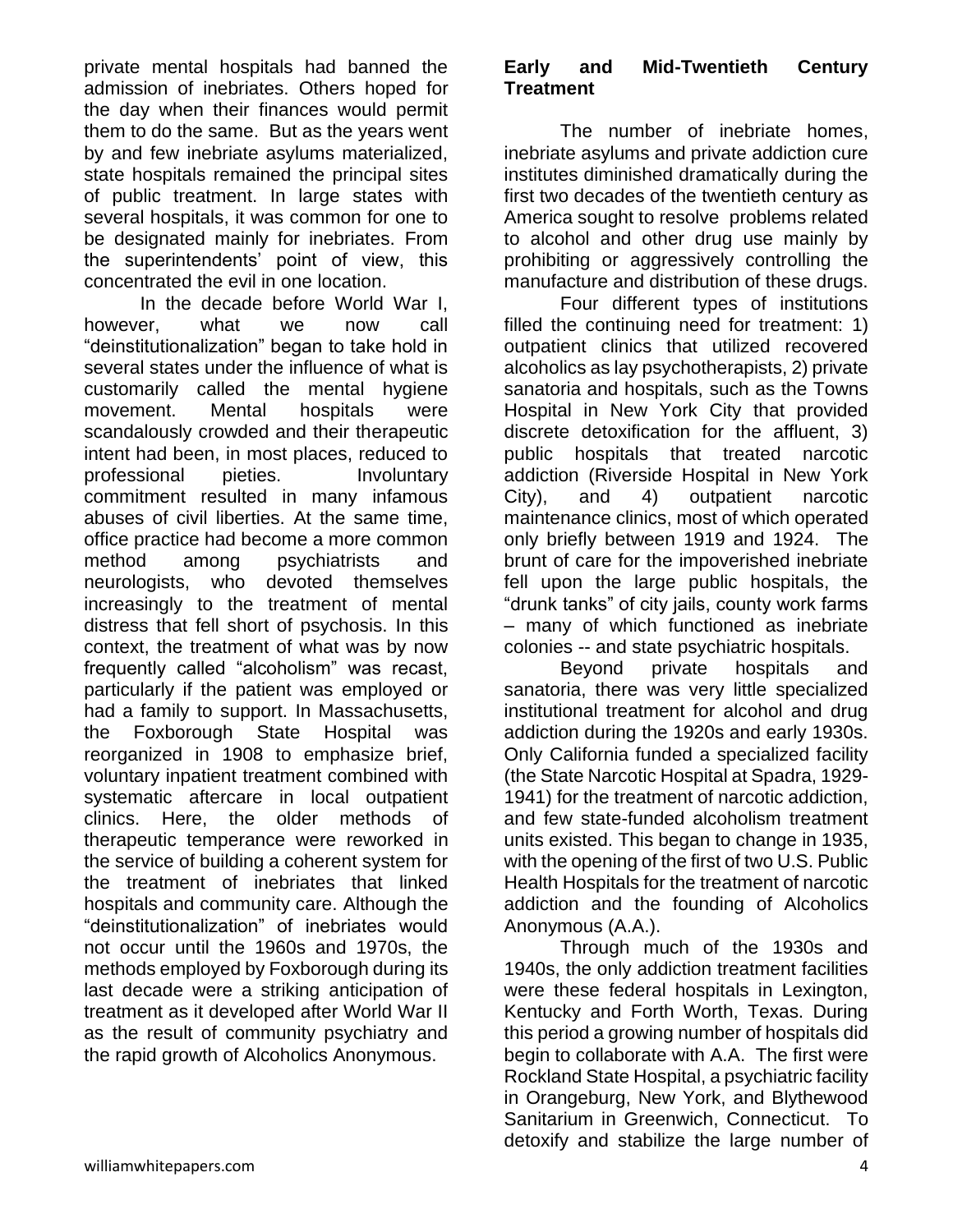"late-stage" alcoholics entering the A.A. fellowship, members pioneered a model of brief detoxification and treatment at St. Thomas Hospital in Akron, Ohio, St. Vincent's Hospital in Cleveland, Ohio, and at Knickerbocker Hospital in New York City. So-called "A.A. wards" spread across the United States in tandem with A.A.'s growth. A.A. "retreats," "farms" and "rest homes" were also started by A.A. members to meet the post-hospitalization needs of alcoholics. Many of these small institutions, such as Alina Lodge (Kenvil, NJ), High Watch Farm (Kent, CT) , and Beech Hill Farm (Dublin, NH), later evolved into formal alcoholism treatment programs. In 1939, having worked with alcoholics along the lines of therapeutic temperance since the 1880s, the Salvation Army opened its first alcoholism treatment facility. The Army subsequently became one of the largest providers of alcoholism treatment services in the United States.

During the 1940s, several new models of alcoholism treatment gained prominence. First, an inpatient psychiatric model of addiction treatment was promoted by private psychiatric hospitals like the Menninger Clinic in Topeka, Kansas. This approach provided medical detoxification and treatment of the primary psychiatric illnesses of which alcoholism was thought to be a symptom.

The second approach was an outpatient clinic model pioneered at the Georgian Clinic and Rehabilitation Center for Alcoholics (Atlanta, GA), the Yale Plan Clinics (New Haven and Hartford, CT), the Institute of the Pennsylvania Hospital (Philadelphia, PA), and Johns Hopkins Hospital (Baltimore, MD). These clinics viewed alcoholism psychodynamically as an escape from life's travails and, like the Menninger Clinic, sought to resolve underlying problems.

williamwhitepapers.com 5 The third approach was a residential model of alcoholism treatment developed within three Minnesota institutions: Pioneer House, Willmar State Hospital and Hazelden. The major components of the "Minnesota model" were the conceptualization of alcoholism as a

progressive, primary disease (not as merely symptomatic of other disorder); the use of a multidisciplinary treatment team that incorporated recovered alcoholics as primary counselors (a practice that recalled the era of therapeutic temperance); the infusion of A.A. philosophy and A.A. "step work;" the focus on abstinence from all mood altering drugs; and reliance on continued support from A.A. following treatment. This approach became closely aligned with a "halfway house" movement in the 1950s that provided a structured transition from institutional treatment to a sustained recovery lifestyle in the community.

While there were other residential models of alcoholism treatment during this period (Bridge House in New York City, Portal House in Chicago, Brighton Hospital for Alcoholism in Brighton, Michigan), the Minnesota model evolved into the dominant approach in the second half of the twentieth century. A rise in juvenile narcotic addiction led to the re-opening of New York City's Riverside Hospital as a juvenile treatment facility and the creation of addiction wards in such hospitals as the Detroit Receiving Hospital, Chicago's Bridewell Hospital, and Bellevue, Kings County, Manhattan General, and Metropolitan hospitals in New York City. Local religious organizations also sponsored new counseling agencies aimed at juvenile addiction. Some of the more notable were St. Mark's Clinic in Chicago, the Addict's Rehabilitation Center in Manhattan, and Exodus House in East Harlem. During this period, many states organized alcoholism treatment units within their state psychiatric hospitals, and a few states organized hospitals that specialized in alcoholism treatment (Blue Hills Hospital in Connecticut and Avon Park in Florida).

#### **Treatment Comes of Age**

. The National Council on Alcoholism and a joint committee of the American Medical Association and the American Bar Association were at the forefront of advocacy for the expansion of treatment for alcoholism and "drug abuse" during the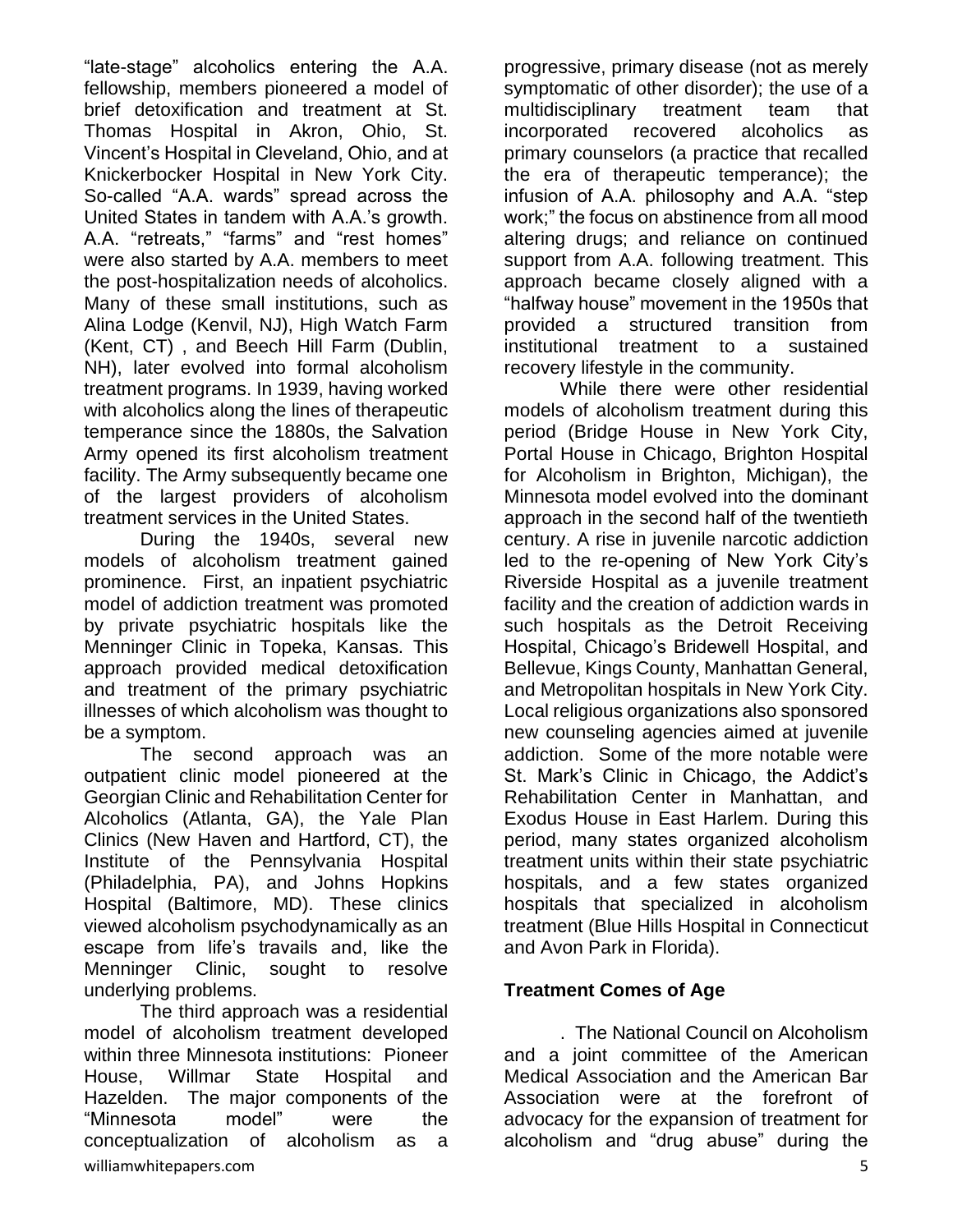1950s and 1960s. To be successful, this movement needed models of addiction treatment that could be widely replicated. Added to the outpatient clinic, detoxification, and residential treatment and halfway house models were three new approaches to narcotic addiction and "polydrug abuse."

Ex-addict-directed therapeutic communities (TCs), representing a longterm, residential model for the treatment of drug addiction, began with the opening of Synanon in 1958. TCs viewed drug addiction as a problem of immaturity and poor socialization that required a reconstruction of personality and character. By 1975, there were more than 500 TCs in the U.S. modeled after Synanon. In 1964, Drs. Vincent Dole and Marie Nyswander conceptualized heroin addiction as a metabolic disease and introduced the daily oral administration of methadone as a means of stabilizing the addict's disordered metabolism so that social rehabilitation could begin. By 1973, more than 80,000 heroin addicts were maintained on methadone in licensed treatment programs in the United States. Growing concerns about youthful alcohol and polydrug use during this same period generated an outpatient clinic model that provided individual, group and family counseling for young people experiencing problems with drugs other than narcotics. Outpatient drug-free treatment quickly became the most frequently utilized treatment modality in the United States.

williamwhitepapers.com 6 Federal support for community-based treatment of alcoholism and other drug addiction increased through the 1960s and culminated in the passage of landmark legislation in the early 1970s. The Comprehensive Alcoholism Prevention and Treatment Act (Hughes Act) of 1970 and the Drug Abuse Treatment Act of 1972 created a federal, state, and local partnership to treat alcoholism, drug addiction and drug abuse. The major elements of this partnership were two federal institutes (The National Institute on Alcohol Abuse and Alcoholism and the National Institute on Drug Abuse), designated treatment planning authorities within each U.S. state and territory, and

community-based treatment agencies. Together, these partners planned, built, staffed, operated, and evaluated treatment programs across the United States. The remote federal narcotic hospitals and alcoholism wards in state psychiatric hospitals gave way to community-based treatment agencies.

The emerging field of addiction treatment was marked by expansion (from less than 200 programs in the 1960s to more than 500 in 1973, 2,400 by 1977, and 6,800 by 1987), increased regulation (development of accreditation and program licensure standards), and professionalization (preparatory training and worker certification/licensure). The field also reorganized itself from what had essentially been two separate fields (one treating alcohol problems, the other treating "drug" problems) to a single field that addressed all alcohol- and other drug-related problems within an integrated framework. This very contentious integration process was nearly complete at the state and local levels by the mid-1980s, leaving in its wake new language such as "chemical dependency" and "substance abuse."

The 1980s witnessed significant growth in for-profit and hospital-based addiction treatment programs and an expansion of programs for special populations of clients: adolescents, women, ethnic and cultural minorities, and those with co-occurring psychiatric illness. The service missions of many treatment institutions also expanded to include early intervention with alcohol and other drug-impaired employees, students, and drivers.

The growth of residential treatment programs was reversed in the 1990s when ethical concerns about the field's business and clinical practices led to an aggressive scheme of managed behavioral health care that significantly reduced inpatient treatment admissions and lengths of stays. This led to the closure of many for-profit and hospitalbased treatment programs and in all programs, a greater emphasis on outpatient, brief therapies..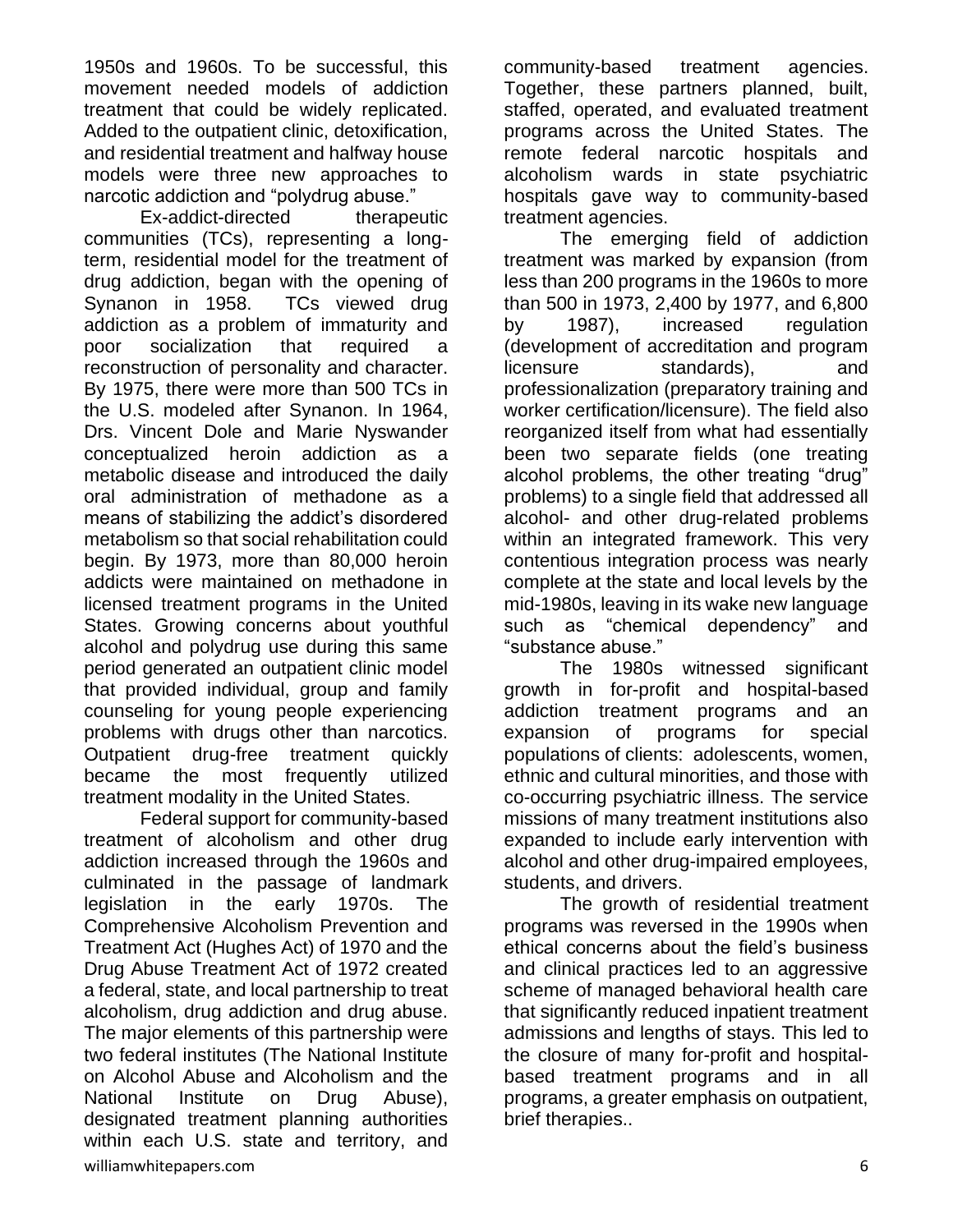#### **The Current Status of Addiction Treatment Institutions**

Some 15,239 institutions participated in the latest (1999-2000) national survey of alcoholism/addiction treatment facilities in the United States, 45 percent of which were concentrated in eight states. This national network of facilities is made up of private non-profit agencies (60 percent), private forprofit organizations (26 percent), and state/local government-operated facilities (11 percent). In sixty-five percent of these facilities, treating addiction was the primary organizational mission. Ninety-six percent of the facilities treat both alcohol and other drug-related problems. Types of care provided by these agencies include outpatient rehabilitation services (82 percent of facilities), residential rehabilitation services (25 percent), partial hospitalization (19 percent), outpatient counseling (13 percent) and residential detoxification (5 percent).

Seventy percent of all clients admitted to American treatment institutions are men. The racial/ethnic composition of these clients is 60 percent non-Hispanic white, 25 percent non-Hispanic black, 10 percent Hispanic, and five percent other. The primary drug choices of clients being admitted to these facilities are alcohol only (26 percent), alcohol with a secondary drug (20 percent), opiates (16 percent), cocaine (14 percent), marijuana (14 percent) and other stimulants (5 percent). More than 1,200 facilities (8 percent of all facilities) dispense methadone or LAAM (levo-alphaacetylmethadol) for the treatment of narcotic addiction. Two -thirds of the facilities provided both treatment and prevention services.

williamwhitepapers.com **7** Addiction treatment programs in the United States are today funded by a combination of federal, state, and local grants and contracts; public (Medicare and Medicaid) and private health insurance; and by client self-payment. Costs of treatment vary widely by modality and by type of provider organization (public versus private). Most programs meet the accreditation

standards of the Joint Commission for the Accreditation of Healthcare Organizations or the Council on Accreditation of Rehabilitation Facilities and/or state program licensure standards. The programs are staffed by interdisciplinary teams of physicians, nurses, social workers, counselors, counselor assistants, and outreach workers.

Individuals with alcohol and other drug problems get to these programs by selfreferral or referrals from physicians, community service agencies, the courts, employee assistance programs, schools, alumni and members of recovery support groups like A.A. and Narcotics Anonymous. Most treatment consists of a combination of one or more of the following: outreach/engagement services, detoxification; individual, group, and family counseling; pharmacotherapy (e.g., methadone, LAAM, antabuse, naltrexone); relapse prevention training; linkage to community mutual aid groups; and a structured program of follow-up counseling. Nearly all addiction treatment programs in the United States provide treatment that is based on the goal of complete abstinence and the majority provided treatment based on A.A.'s Twelve Steps.

The United States spends more than \$3.1 billion federal dollars per year on addiction treatment and treatment-related research, and more than one and one half million people each year are admitted to the nation's treatment institutions. Today's field of addiction treatment has achieved partial ownership of the nation's alcohol and other drug problems. The field has attained a high level of professional organization. It is supported by multiple federal and state, addiction-focused agencies. Its interests are promoted by public advocacy organizations (National Council on Alcoholism and Drug Dependence) and numerous trade organizations (American Society of Addiction Medicine, National Association of Addiction Treatment Providers, the National Association Addiction Treatment Professionals). And the field's development is being supported by major philanthropic